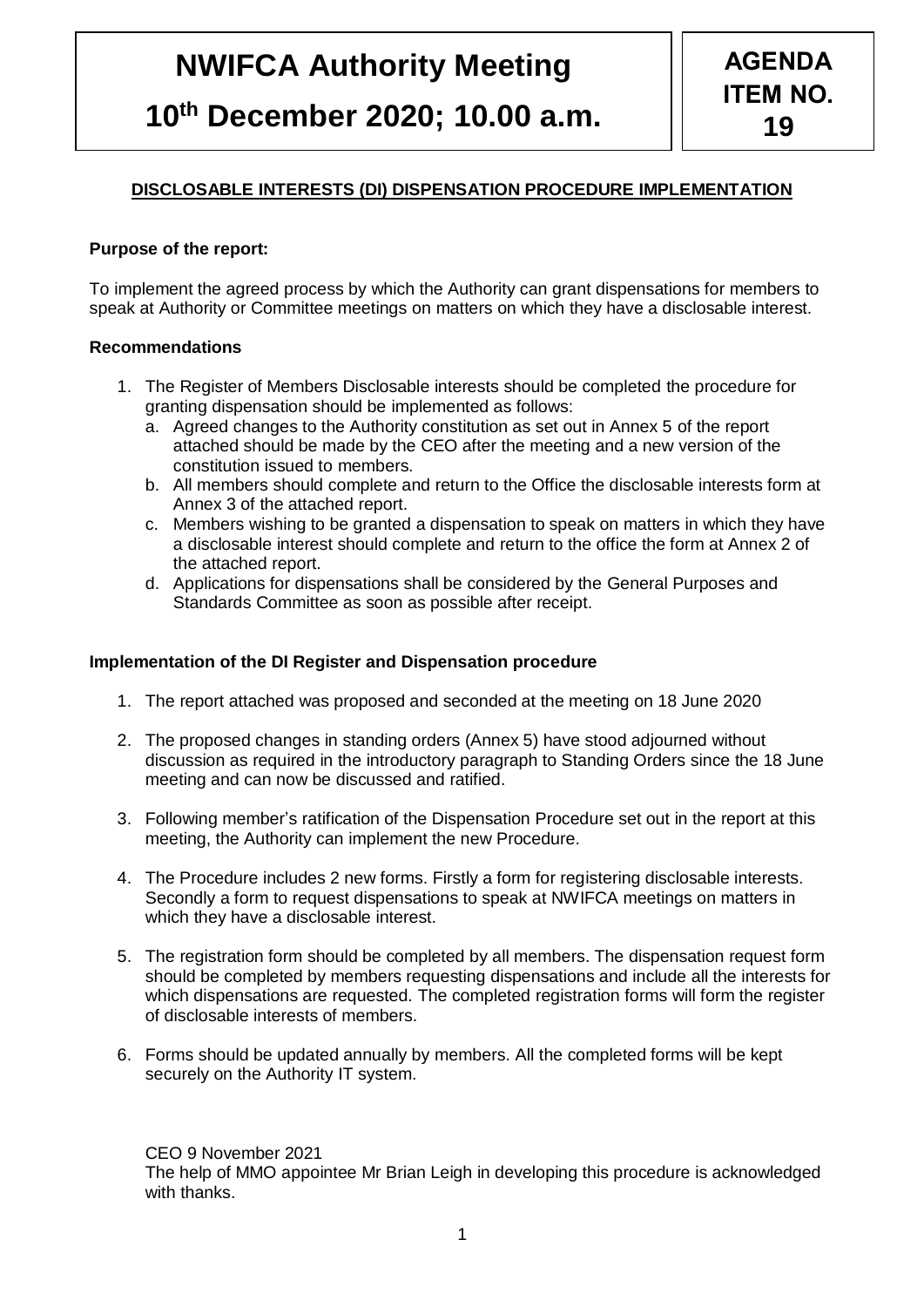## **NWIFCA Annual Meeting: 18 June 2020: 11:00 a.m.**

## **DISCLOSABLE PECUNIARY INTERESTS (DPI) DISPENSATION PROCEDURE**

## **Purpose of Report:**

- 1. This report was issued for the cancelled March 2020 meeting. It is returned to NWIFCA as recommended in Para 3 bullet point 3 below. The report was approved in December 2019. The amendments to the constitution may now be approved and made, and the new procedure implemented.
- 2. The purpose of this report is to brief the Authority as to required amendments to the procedure for recording DPI and granting dispensations for members to contribute to Authority discussions on matters for which they have a DPI. This report arises from further consideration of the requirements of the Localism Act 2011. Consequential amendments to the NWIFCA Constitution are also required.

#### **Recommendations:**

- 3. Members are recommended to:
- **Note** the report;
- **Direct** officers to undertake the necessary work in preparing the required changes to the Constitution and Standing Orders in relation to recording Disclosable Pecuniary and other Interests and granting dispensations under section 33 of the Localism Act 2011.
- **Approve amendments to the constitution as in Annex 5**. Nb:Under the Standing Orders preamble, proposed amendments require a proposer and seconder at this meeting without debate. The amendments then stand adjourned until the next meeting of the Authority when they may be debated and voted upon.

## **Background**

4. At the 15<sup>th</sup> September 2017 North Western IFCA meeting the Authority resolved to delegate the CEO to investigate the legislative requirements with regards to DPI to ensure compliance with regards to the Localism Act 2011. An amended procedure for recording DPI and granting dispensations for members to contribute to Authority discussion on matters in which they have a DPI is required. Consequential changes to the North Western IFCA Constitution are required in order for the Authority to be fully compliant with the statutory requirements.

#### **Report**

- 5. The Localism Act requires members of an Authority to declare Disclosable Pecuniary interests (DPIs). These include all the interests set out in *The Relevant Authorities (Disclosable Pecuniary Interests) Regulations 2012* (DPI Regulations) as set out in Annex 1 and pages 24 to 28 of the Constitution. North Western IFCA was created by Statutory Order and accordingly falls within the definition of a Relevant Authority.
- 6. The interests set out in the DPI Regulations are wider ranging than those which the Authority has previously asked members to declare on the register of interests. Accordingly, a new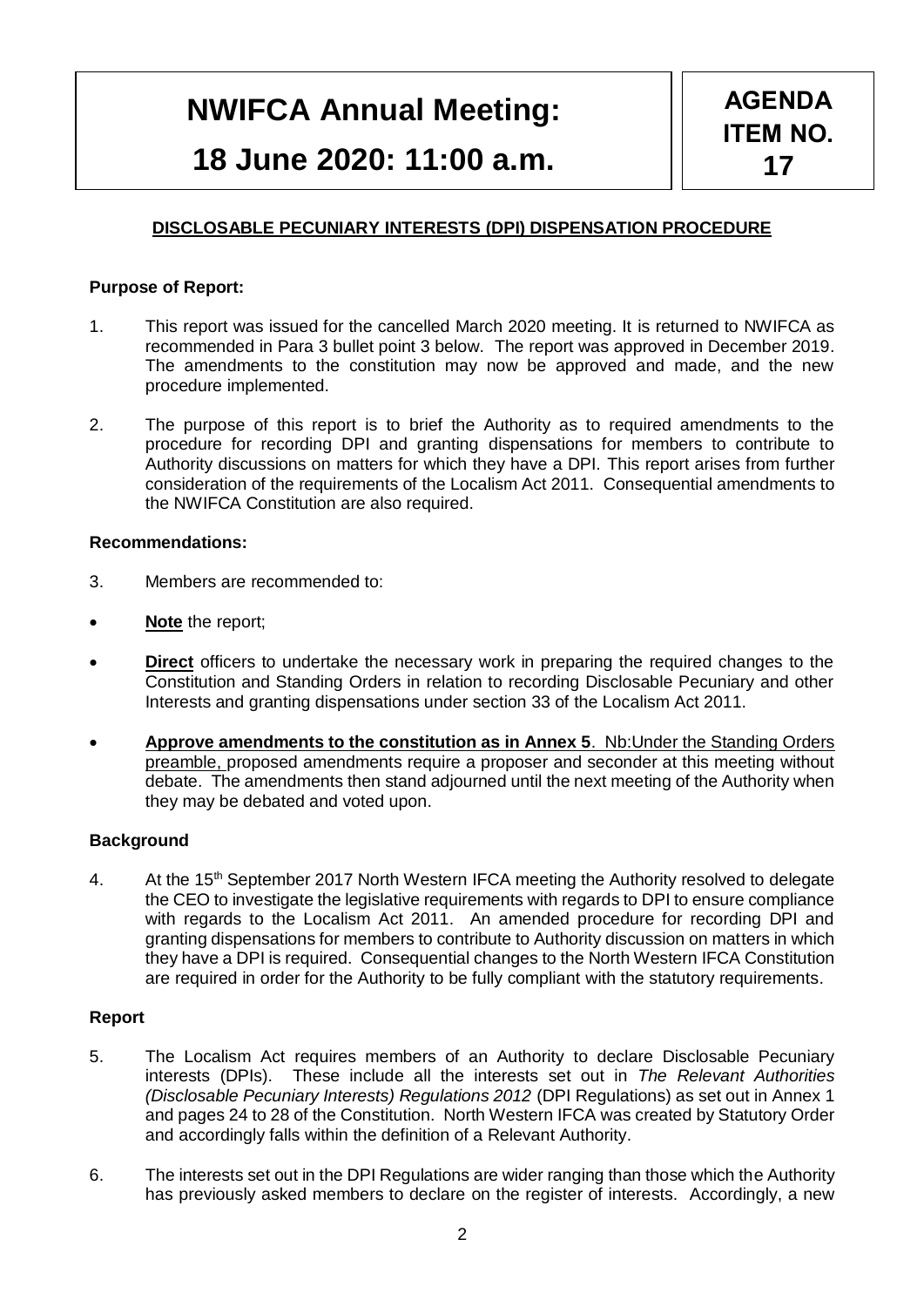draft version of the register of interests form has been prepared for consideration by members (Annex 2).

- 7. Importantly, the 2011 Localism Act also states that if a member has a DPI in a matter to be considered at a meeting, that person must not participate in any discussions or vote on such a matter.
- 8. The current constitution of North Western IFCA precludes members from voting on matters for which they have a DPI. However, the Constitution does not restrict members from participating in discussions related to a DPI subject to that participation being consistent with the terms of their appointment. It is recommended that changes to the Constitution are required to the section **Registering and Declaring Disclosable Interests** (page 25 - 28 (4)) as it relates to members with other non-pecuniary interests.
- 9. The Constitution currently allows members with other non-pecuniary interests in a matter under consideration to participate and vote on that matter. It is suggested that members with disclosable non-pecuniary interests should be able to participate in discussion but not vote on a matter for which they have a disclosable interest. The Authority must not only operate to the highest standards of probity in its decision making; it must also be seen to do so by the general public.

| Box $1$ – section 33 (2) of the Localism Act 2011 (c.20) |                                                                                                                                                                                                                                                                                                                                                              |  |  |  |
|----------------------------------------------------------|--------------------------------------------------------------------------------------------------------------------------------------------------------------------------------------------------------------------------------------------------------------------------------------------------------------------------------------------------------------|--|--|--|
|                                                          | 33(2) A relevant authority may grant a dispensation under this section only if, after<br>having had regard to all relevant circumstances, the Authority-                                                                                                                                                                                                     |  |  |  |
| (a)                                                      | considers that without the dispensation the number of persons<br>prohibited by section $31(4)$ from participating in any particular business<br>would be so great a proportion of the body transacting the business as<br>to impede the transaction of the business,                                                                                         |  |  |  |
| (b)                                                      | considers that without the dispensation the representation of different<br>political groups on the body transacting any particular business would<br>be so upset as to alter the likely outcome of any vote relating to the<br>business,                                                                                                                     |  |  |  |
| (c)                                                      | considers that granting the dispensation is in the interests of persons<br>living in the Authority's area,                                                                                                                                                                                                                                                   |  |  |  |
| (d)                                                      | if it is an authority to which Part 1A of the Local Government Act 2000<br>applies and is operating executive arrangements, considers that without<br>the dispensation each member of the Authority's executive would be<br>prohibited by section $31(4)$ from participating in any particular business<br>to be transacted by the Authority's executive, or |  |  |  |

(e) *considers that it is otherwise appropriate to grant a dispensation.*

#### **Dispensations under the Localism Act 2011**

10. It is clear that this Authority could not function in the manner which law makers intended if members with DPI's or other disclosable interests were unable to participate in discussions at Authority meetings or its sub-committees. Precluding members from a discussion for which they have an interest (e.g. a commercial cockle fisher in a discussion about the management of cockle fisheries) would be a significant deviation from how the Authority operates. MMO appointees are selected for their knowledge and experience of the local fishing industry and marine environment and this is imparted during a meeting such that the intricacies of a matter can be brought to light, to the benefit of the Authority's decisions.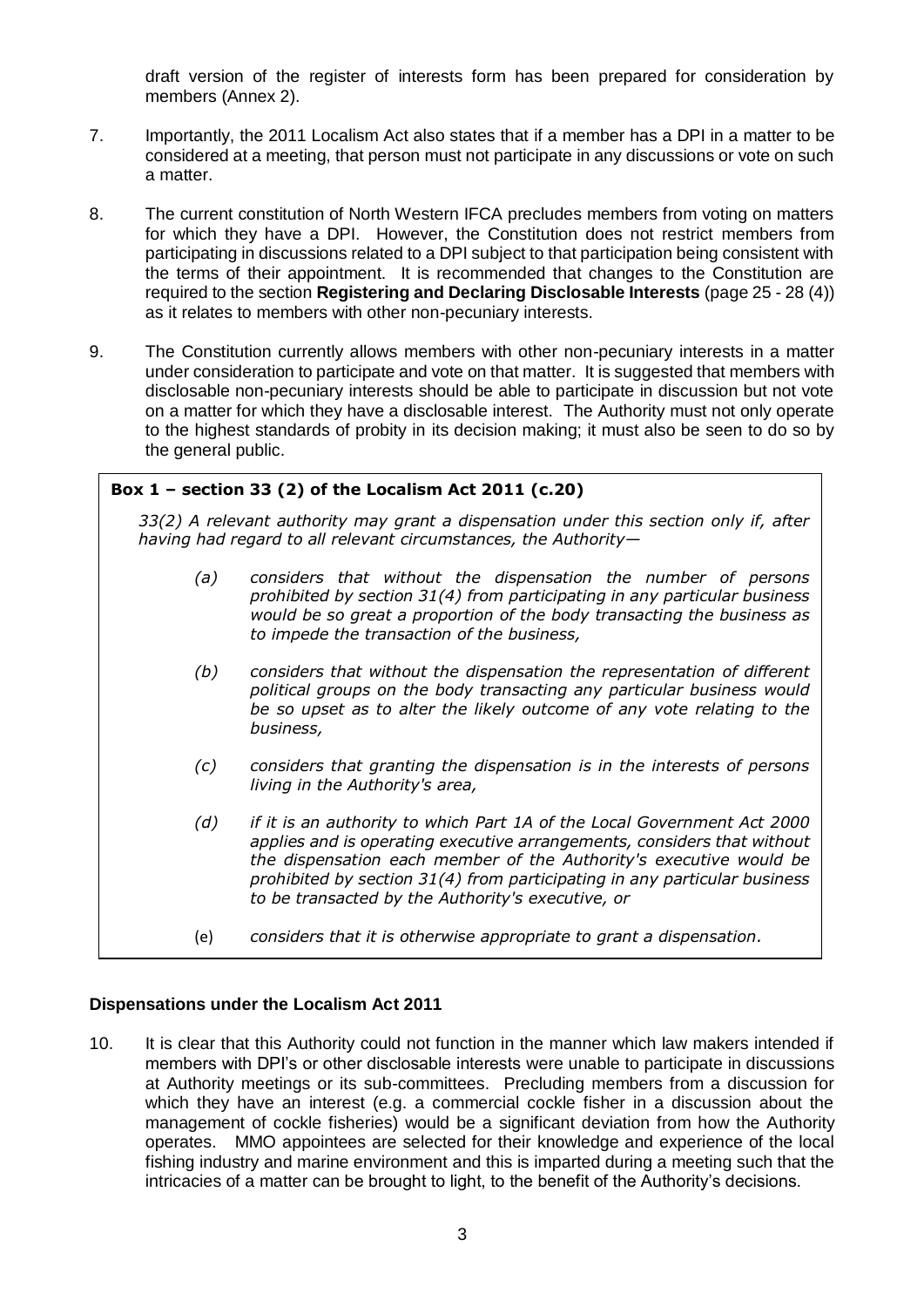- 11. Furthermore, it has been a long-standing expectation that members with interests in a matter for discussion only contribute their specialist knowledge or experience for which they were appointed to the North Western IFCA, and do not improperly seek to favour their own interests or those of anyone connected with them.
- 12. As such, it is considered appropriate that the Authority seeks to grant dispensation from this provision of the Localism Act where appropriate. Such dispensation requires a written request from the particular MMO appointee and must be considered by the Authority in accordance with s.33 (2) of the Localism Act as set out in Box 1.

## **New process for requesting DPI information and grant dispensations under s.33 of the Localism Act 2011**

- 13. On appointment, MMO appointees are required to complete a 'register of interest's form'. At present, the interests asked for on this form cover only those elements which the Authority considers relevant to North Western IFCA. Section 29 of the Localism Act states that it is for the relevant Authority (North Western IFCA) to determine what is to be entered in the Authority's register. As such the current register is sufficient except that, under section 30(1) a member must notify the Authority of any DPIs not on the register at a meeting where a matter is being considered which relates to a DPI.
- 14. The process for granting a dispensation under section 33 of the Localism Act requires the Authority to have considered a written request for dispensation. It is important that we put in place a robust and transparent process for the granting of dispensations and as such, it is unlikely that such a process could be conducted during a meeting.
- 15. Instead, it is proposed that the full suite of DPIs are declared by each MMO appointee on appointment such that written application for a dispensation can be sent (by the member) and proper consideration can be given by the Authority.
- 16. In addition to disclosure of interests on appointment, It is the responsibility of the member concerned to disclose any interest in a matter before the Authority which is not already on their register of interests.
- 17. Subsequently, the Authority can retain a record of the dispensations granted, the period of the dispensation (noting that dispensations can last up to 4 years only) and importantly, the rationale for such dispensation in accordance with the principles set out in Box 1.
- 18. To this end, new forms has been drafted to capture all DPIs (Annex 2) and provide a written request for dispensation (Annex 3). All DPIs can subsequently be recorded on the 'register of interests' such that dispensations can be granted, as appropriate, in advance of meetings.

## **Amendments to Constitution**

19. Suggested changes to the constitution chapter 3 pp 22-28 are shown in Annex 5.

## **Risk**

- 20. Legal advice has not been sought regarding the application of the provisions of the Localism Act to the procedures of the Authority to minimise the risk of any legal challenge. Member Brian Leigh has however looked at the provisions of the Act and Regulations. He believes that we need to implement the suggested changes in order to be compliant. I am also aware that Eastern IFCA made similar changes on the basis of independent legal advice. In reality, the Authority, including its appointed members, have always made decisions in the spirit of the Localism Act; transparently, objectively and in the absence of self-proliferation.
- 21. Amendments to the Constitution and Standing Orders and the administration of DPIs and dispensations will remove the presence of legal risk in relation to DPIs.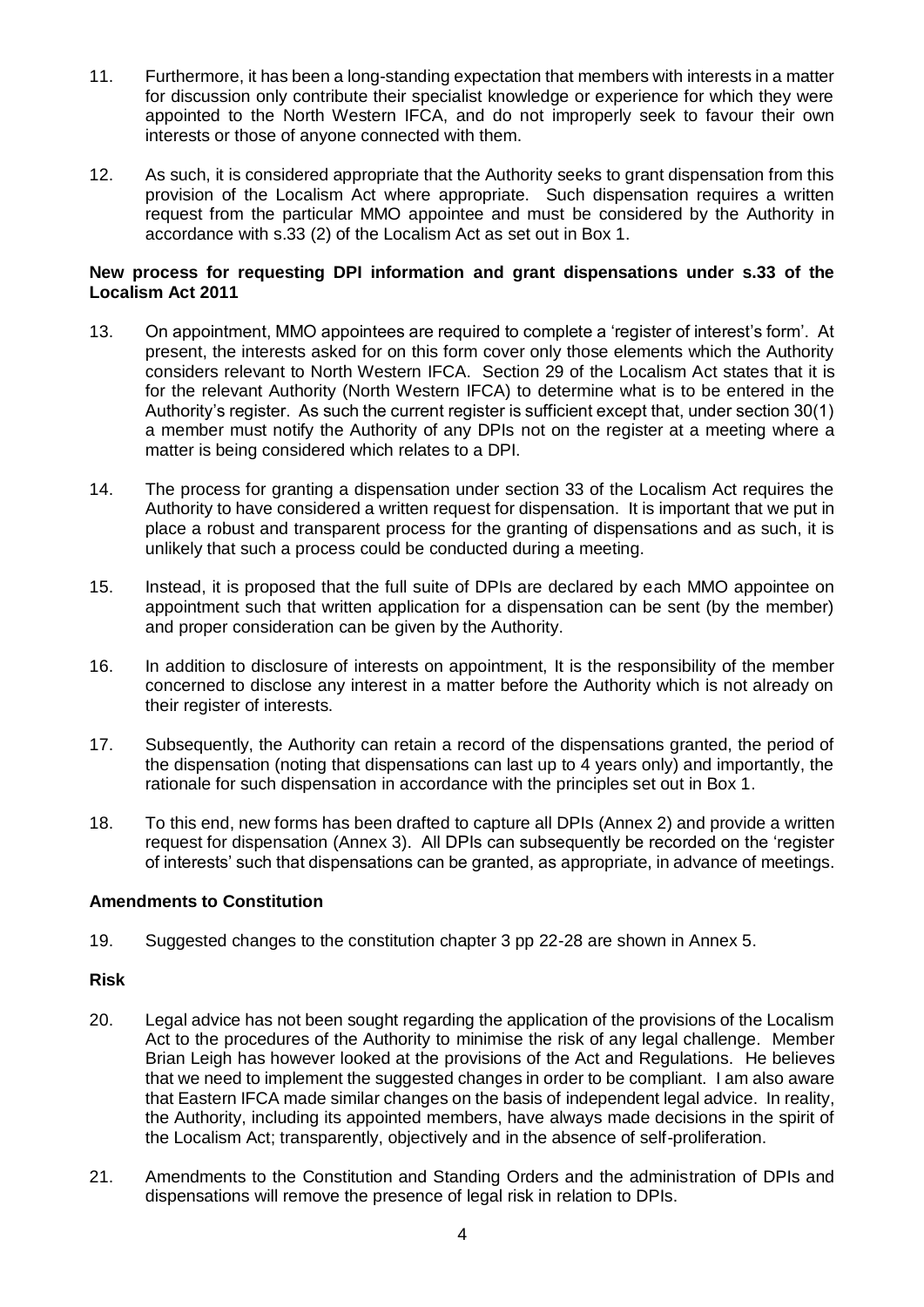## **Conclusion**

22. The Authority presently operates in accordance with the spirit of the Localism Act; with transparency and objectivity and in the absence of any self-proliferation. Amendments to the Constitution and Standing Orders will ensure that North Western IFCA's procedures are in-line with the requirements under the Localism Act.

## **Background documents**

Localism Act 2011 (c.20)

## **Annexes**

- 1. Schedule 1 The Relevant Authorities (Disclosable Pecuniary Interests) Regulations 2012;
- 2. Register of Interests form<br>3. Dispensation request form
- Dispensation request form.
- 4. Guidance notes for registration of declarations of interest
- 5. Summary of amendments required to the North Western IFCA Constitution and Standing Orders.

## **CEO 22nd October 2019.**

*The Authority thanks NWIFCA MMO Appointee Mr Brian Leigh for legal advice and drafting of this report.*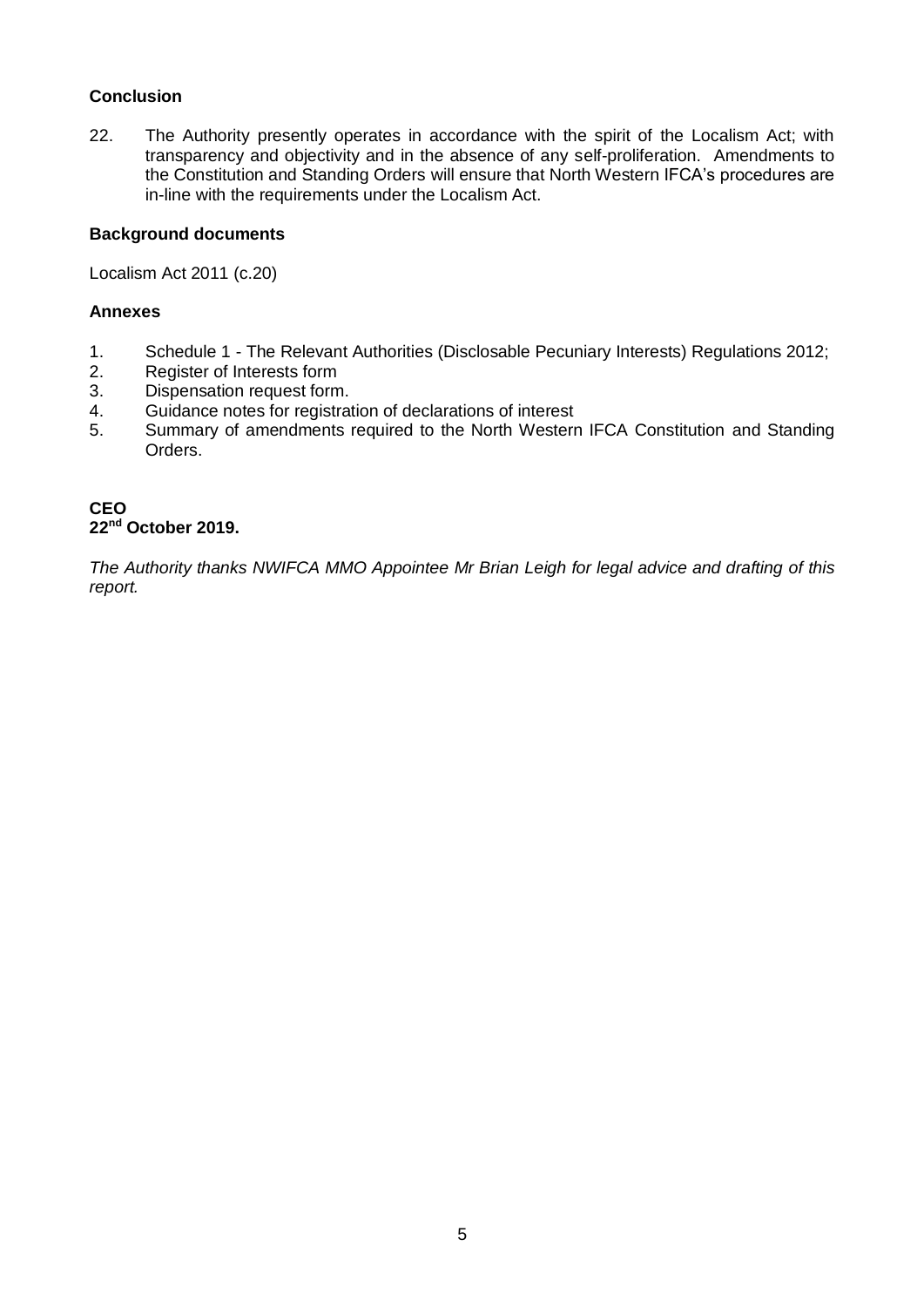## **Annex 1**

## **Localism Act Schedule 1: The Relevant Authorities (Disclosable Pecuniary Interests) Regulations 2012**

| Subject                                                    | Prescribed description                                                                                                                                                                                                                                                    |  |  |
|------------------------------------------------------------|---------------------------------------------------------------------------------------------------------------------------------------------------------------------------------------------------------------------------------------------------------------------------|--|--|
| Employment,<br>office, trade,<br>profession or<br>vocation | Any employment, office, trade, profession or vocation carried on for profit<br>or gain.                                                                                                                                                                                   |  |  |
| Sponsorship                                                | Any payment or provision of any other financial benefit (other than from the<br>relevant authority) made or provided within the relevant period in respect of<br>any expenses incurred by M in carrying out duties as a member, or<br>towards the election expenses of M. |  |  |
|                                                            | This includes any payment or financial benefit from a trade union within the<br>meaning of the Trade Union and Labour Relations (Consolidation) Act<br>$1992(1)$ .                                                                                                        |  |  |
| Contracts                                                  | Any contract which is made between the relevant person (or a body in<br>which the relevant person has a beneficial interest) and the relevant<br>authority-                                                                                                               |  |  |
|                                                            | (a) under which goods or services are to be provided or works are to be<br>executed; and                                                                                                                                                                                  |  |  |
|                                                            | (b) which has not been fully discharged.                                                                                                                                                                                                                                  |  |  |
| Land                                                       | Any beneficial interest in land which is within the area of the relevant<br>authority.                                                                                                                                                                                    |  |  |
| Licences                                                   | Any licence (alone or jointly with others) to occupy land in the area of the<br>relevant authority for a month or longer.                                                                                                                                                 |  |  |
| Corporate<br>tenancies                                     | Any tenancy where (to M's knowledge)-                                                                                                                                                                                                                                     |  |  |
|                                                            | (a) the landlord is the relevant authority; and                                                                                                                                                                                                                           |  |  |
|                                                            | (b) the tenant is a body in which the relevant person has a beneficial<br>interest.                                                                                                                                                                                       |  |  |
| <b>Securities</b>                                          | Any beneficial interest in securities of a body where-                                                                                                                                                                                                                    |  |  |
|                                                            | (a) that body (to M's knowledge) has a place of business or land in the<br>area of the relevant authority; and                                                                                                                                                            |  |  |
|                                                            | (b) either-                                                                                                                                                                                                                                                               |  |  |
|                                                            | (i) the total nominal value of the securities exceeds $£25,000$ or one<br>hundredth of the total issued share capital of that body; or                                                                                                                                    |  |  |
|                                                            | (ii) if the share capital of that body is of more than one class, the total<br>nominal value of the shares of any one class in which the relevant person<br>has a beneficial interest exceeds one hundredth of the total issued share<br>capital of that class.           |  |  |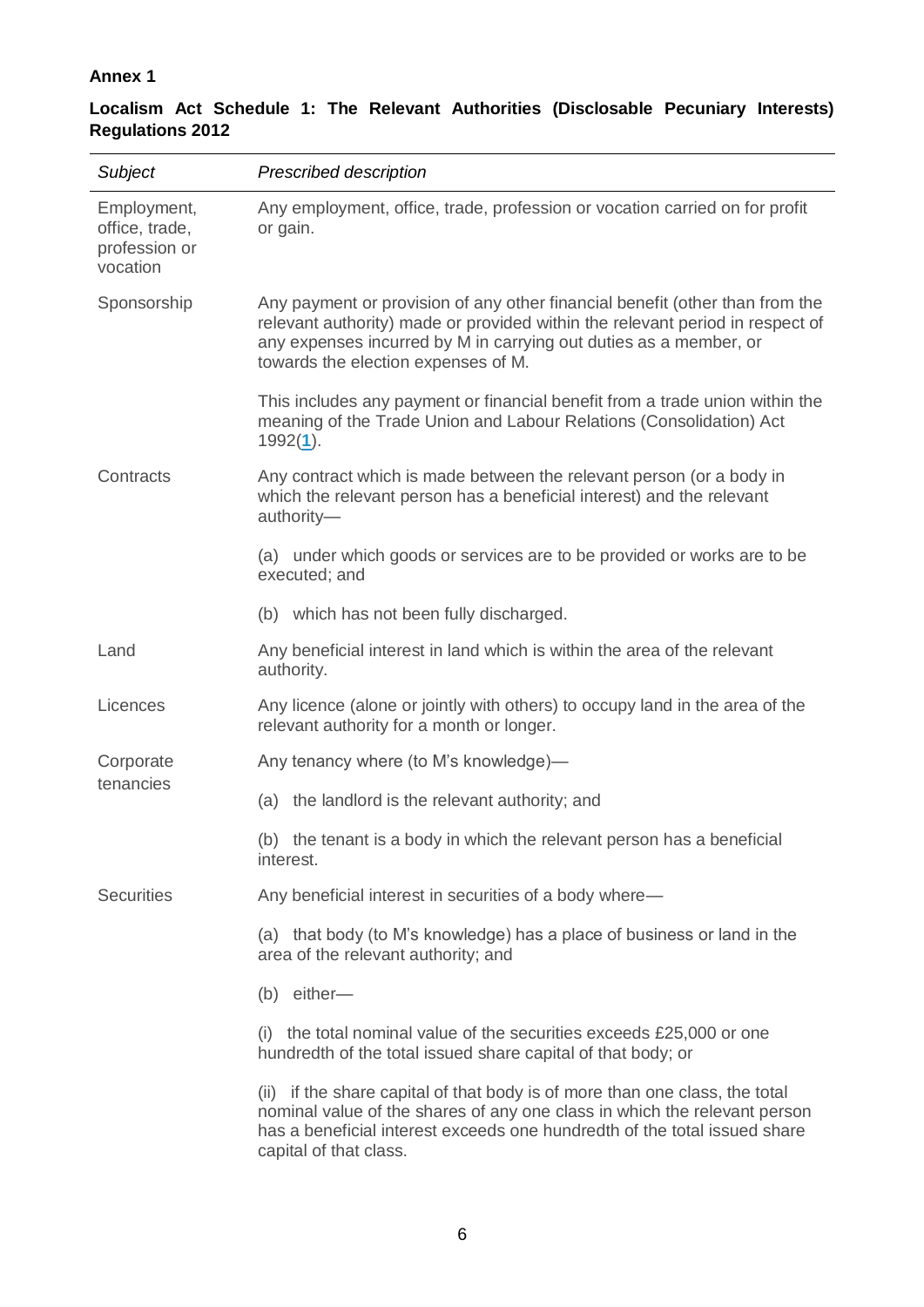## **Annex 2. Application form for members to request dispensation under S33 Localism Act**

Completion of the following form is a written request under section 33 (1) of the Localism Act 2011 for dispensation to take part in discussions for which you have a disclosable pecuniary interest.

The NWIFCA General Purposes and StandardsCommittee will consider whether such a dispensation is appropriate. Such dispensation will only be granted where it is considered that a contribution is crucial to the delivery of the Authority's obligations.

Written request for a dispensation

Name:

*I request dispensation from section 31(4)(b) of the Localism Act (2011) in so much as I am allowed to participate in discussions relating to matters for which I have declared a pecuniary interest, where such matters relate to local fishing and/or marine environmental interests.* 

*In taking part in the discussion of a matter that directly or indirectly affects something in which I have a declared interest, I will ensure that my contributions relate only to the specialist knowledge or experience for which I was appointed to the North Western IFCA, and do not improperly seek to favour my own interests or those of anyone connected with me.*

*Signed \_\_\_\_\_\_\_\_\_\_\_\_\_\_\_\_\_\_\_\_\_\_\_ Date \_\_\_\_\_\_\_\_\_\_\_\_\_\_\_\_\_\_\_\_\_\_\_\_\_\_\_\_*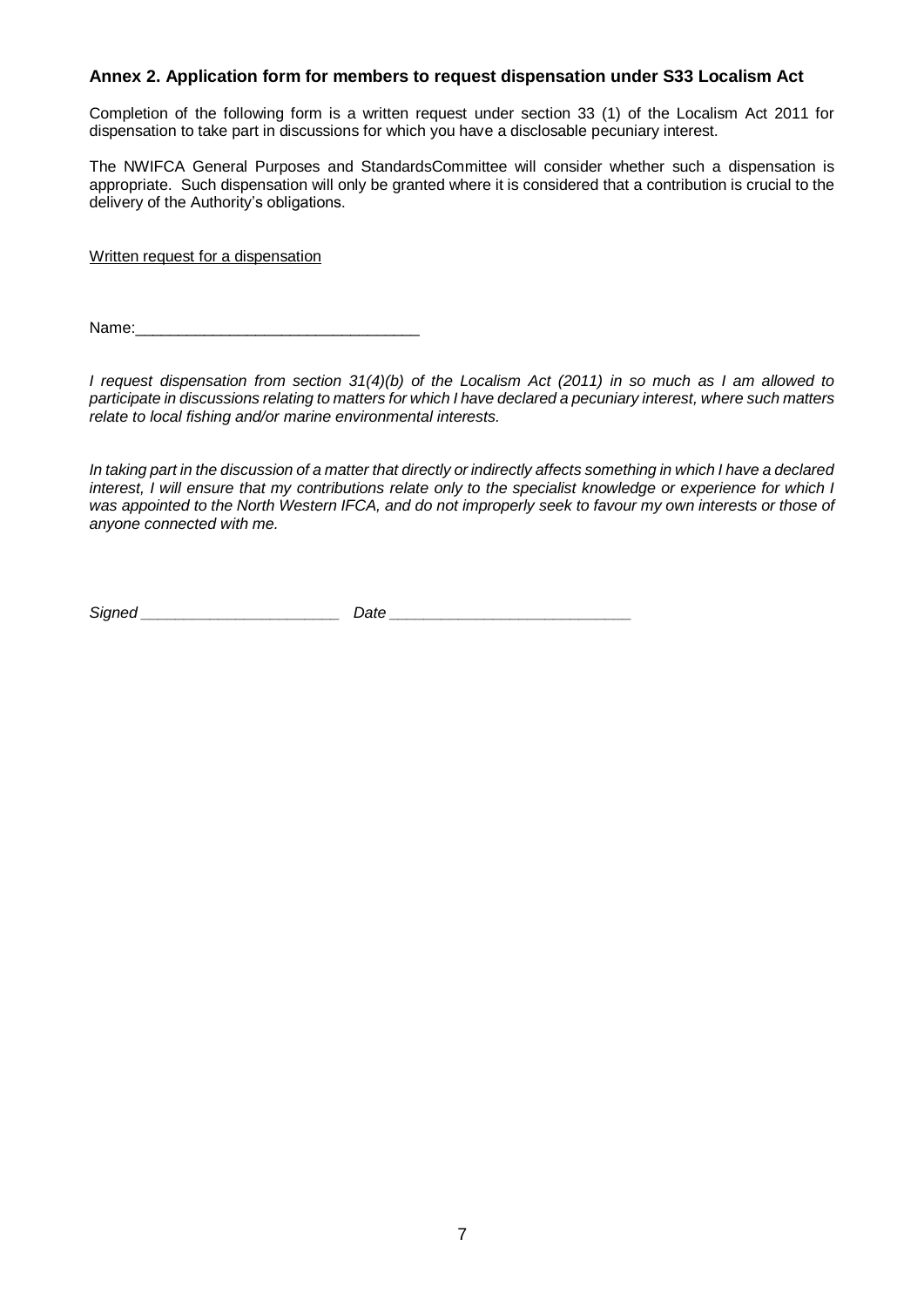## **Name of Member:**

As a member of the North Western Inshore Fisheries and Conservation Authority, I set out below the interests that I am required to declare under the Authority's Non-Elected Members' Code of Conduct. Where I have declared an interest which is sensitive (i.e. where the disclosure of such may lead to myself or someone connected to me being subject to violence or intimidation) I have indicated this on the form (below). The Clerk and I will discuss the inclusion of this on the register. Where there are no such interests under any heading, I have written *"None "*.

| <b>Interest</b>                                                                                                                                                                                                                                                                                                                                                                                              | <b>Myself</b>                                                                                                                                                             | Spouse / civil partner / person with<br>him I am living as husband and<br>wife / person with whom I am<br>living as if civil partners                                      |
|--------------------------------------------------------------------------------------------------------------------------------------------------------------------------------------------------------------------------------------------------------------------------------------------------------------------------------------------------------------------------------------------------------------|---------------------------------------------------------------------------------------------------------------------------------------------------------------------------|----------------------------------------------------------------------------------------------------------------------------------------------------------------------------|
| Any employment, office, trade, profession or vocation carried on<br>for profit or gain                                                                                                                                                                                                                                                                                                                       | Name of employer/business:<br>Vocation / sector (e.g. marine energy<br>etc. if the vocation is 'fishing' please<br>specify the type (e.g. cockle, shrimp,<br>whelks etc): | Name of employer/business:<br>Vocation / sector (e.g. marine energy<br>etc. if the vocation is 'fishing' please<br>specify the type (e.g. cockle, shrimp,<br>whelks etc.): |
|                                                                                                                                                                                                                                                                                                                                                                                                              |                                                                                                                                                                           |                                                                                                                                                                            |
| Sponsorship - Any payment or provision of any other financial benefit<br>(other than from the North Western IFCA) made or provided within the<br>last 12 months in respect of any expenses incurred by myself in carrying<br>out duties as a member (including any payment or financial benefit from<br>a trade union within the meaning of the Trade Union and Labour<br>Relations (Consolidation) Act 1992 |                                                                                                                                                                           |                                                                                                                                                                            |
|                                                                                                                                                                                                                                                                                                                                                                                                              |                                                                                                                                                                           |                                                                                                                                                                            |
| Contracts - Any contract which is made between myself (or a body in<br>which I have a beneficial interest) and North Western IFCA under which<br>goods or services are to be provided or works are to be executed which<br>has not been fully discharged                                                                                                                                                     |                                                                                                                                                                           |                                                                                                                                                                            |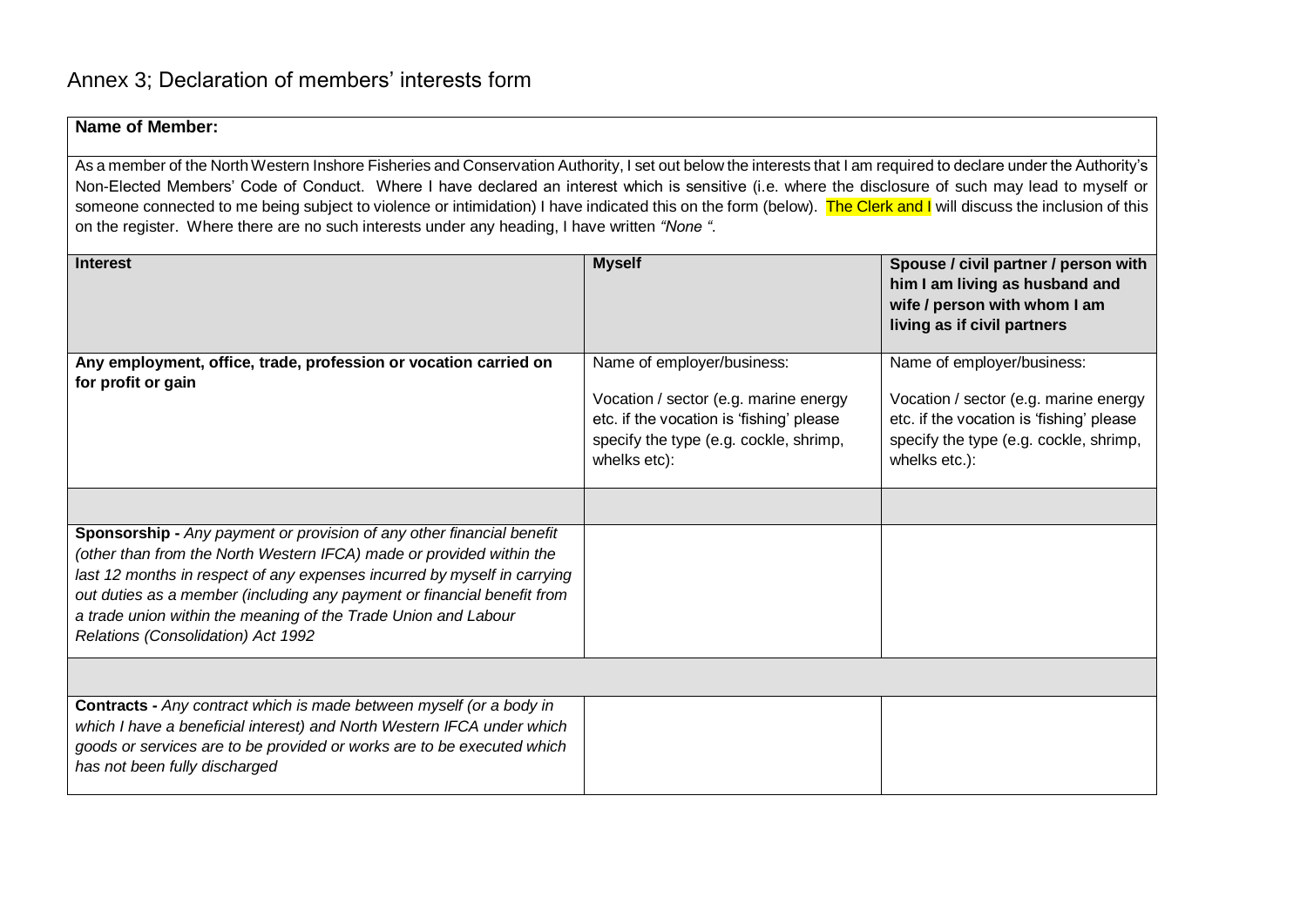| Land or licences - Any beneficial interest in land which is within the                                                                                                                                                                 |                                |
|----------------------------------------------------------------------------------------------------------------------------------------------------------------------------------------------------------------------------------------|--------------------------------|
| North Western IFCA district and any licence (alone or jointly with others)                                                                                                                                                             |                                |
| to occupy land in the area of North Western IFCA for a month or longer                                                                                                                                                                 |                                |
|                                                                                                                                                                                                                                        |                                |
| <b>Corporate tenancies - Any tenancy where (to my knowledge) the</b>                                                                                                                                                                   | Land leased from the Authority |
| landlord is North Western IFCA and the tenant is a body in which the I<br>have a beneficial interest                                                                                                                                   | Other:                         |
|                                                                                                                                                                                                                                        |                                |
| Securities - Any beneficial interest in securities of a body where that                                                                                                                                                                |                                |
| body (to my knowledge) has a place of business or land in the North<br>Western IFCA district; and either -                                                                                                                             |                                |
| the total nominal value of the securities exceeds £25,000 or one<br>hundredth of the total issued share capital of that body; or                                                                                                       |                                |
| if the share capital of that body is more than one class, the total<br>nominal value of the shares of any one class in which I have a<br>beneficial interest exceeds one hundredth of the total issued share<br>capital of that class; |                                |

## **Dispensations**

Where an interest entered on the register would otherwise preclude you from participating in discussions on matters relating to those interests, dispensations can be applied for. To apply for such a dispensation, please complete the form below which will be regarded as a written application to the Authority for dispensation.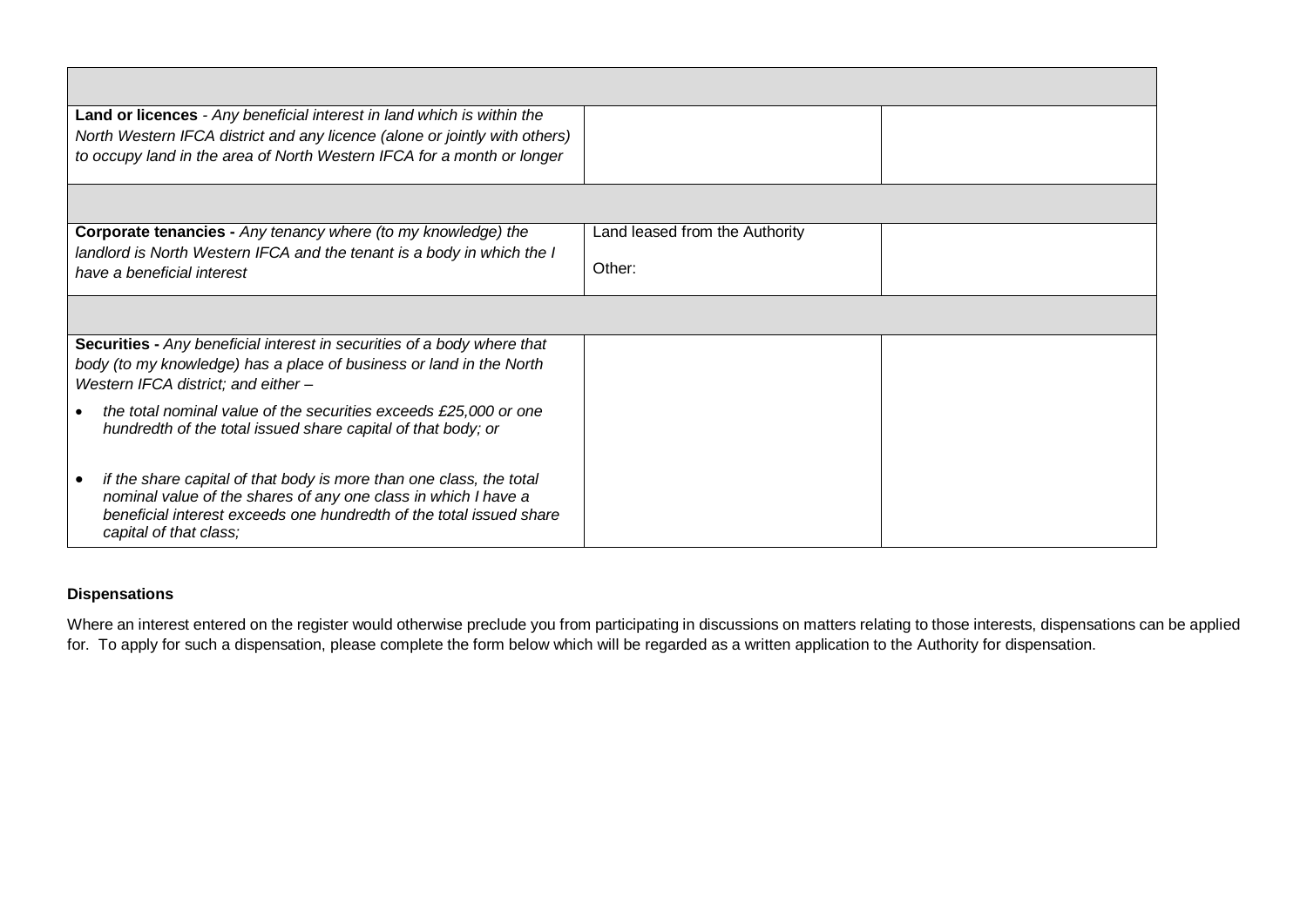## **Annex 4: GUIDANCE NOTES FOR COMPLETING THE REGISTER OF INTERESTS FORM**

Under the North Western IFCA's Non-elected Members' Code of Conduct and the Localism Act 2011, you are obliged to declare interests for inclusion in the Register of Interests. The purpose of the Register is to enable the Authority to demonstrate to the public that:

- all of its members are open about paid activities they engage in that could impact on the Authority's work;
- all members are committed to ensuring that, when exercising their judgement as members, they put the interests of the North Western IFCA first;
- all members are committed to ensuring that they do not use their position to improperly promote their own interests or the interests of those close to them.

## **The interests to be declared for the Register**

The Localism Act 2011 requires that the register of interests includes the interests you hold and those related to a spouse or partner – this includes someone you live with as husband or wife or as if civil partners.

Please see below guidance on each heading in the table above.

## **1. Any employment, office, trade, profession or vocation carried on for profit or gain**

You must declare any sources of income including:

- The name of your employer;
- If you are self-employed, the name under which you trade;
- The vocation and area of work (e.g. fishermen, marine conservation etc.)
- **2. Sponsorship -** *Any payment or provision of any other financial benefit (other than from the North Western IFCA) made or provided within the last 12 months in respect of any expenses incurred by myself in carrying out duties as a member (including any payment or financial benefit from a trade union within the meaning of the Trade Union and Labour Relations (Consolidation) Act 1992*

This relates to…

**3. Contracts -** *Any contract which is made between myself (or a body in which I have a beneficial interest) and North Western IFCA under which goods or services are to be provided or works are to be executed which has not been fully discharged*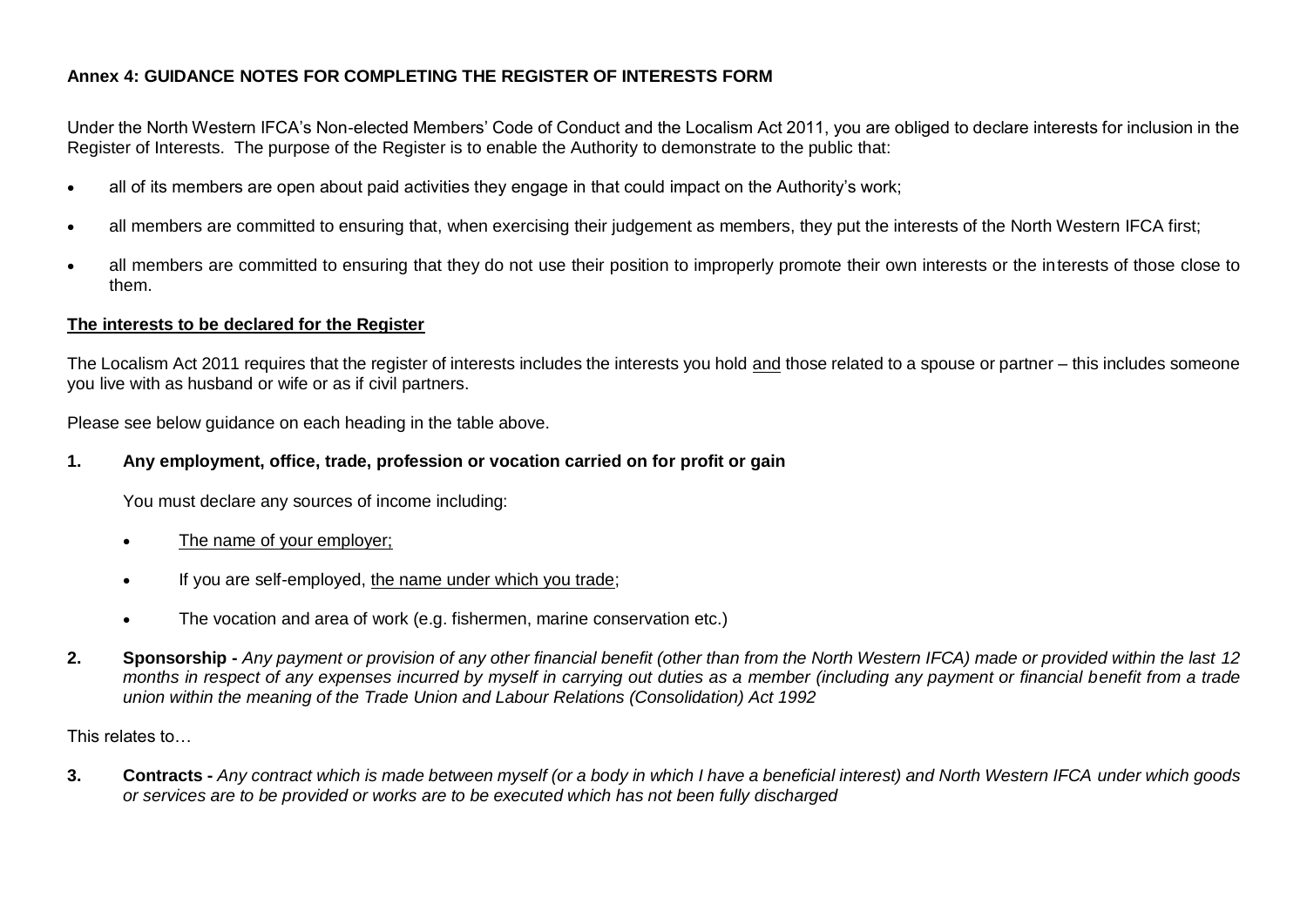- You must declare any ongoing contracts between you personally or your partner as described above.
- If the contract is with a company you/your partner own or manage, your declaration should include the name of the company.
- If the contract is with you or your spouse or partner as self-employed, it should include the trading name that you/your partner use.
- The name of your client, if you are working under contract, and receiving any income for supplying goods or services, carrying out works, or property/land transactions related to the Authority's work. For example, advice, research, consultancy for wind farm companies, food processors, local authorities, conservation groups, tourism organisations etc.

You are not required to declare your income from these sources. You should update your declaration as your circumstances change.

- **4. Land or licences -** *Any beneficial interest in land which is within the North Western IFCA district and any licence (alone or jointly with others) to occupy land in the area of North Western IFCA for a month or longer*
	- You must declare any land owned which is within the North Western IFCA district; and
	- Any licence to occupy land within the district;
	- You must include land and licences owned or held by a spouse or partner.
- **5. Corporate tenancies -** *Any tenancy where (to my knowledge) the landlord is North Western IFCA and the tenant is a body in which the I have a beneficial interest*
	- You must include lays owned by spouses or partners;
	- If the tenancy (including a lay) is in the name of a company you/your partner own or manage, your declaration should include the name of the company.
- **6. Securities -** *Any beneficial interest in securities of a body where that body (to my knowledge) has a place of business or land in the North Western IFCA district; and either –*
	- *a) the total nominal value of the securities exceeds £25,000 or one hundredth of the total issued share capital of that body; or*
	- *b) if the share capital of that body is more than one class, the total nominal value of the shares of any one class in which I have a beneficial interest exceeds one hundredth of the total issued share capital of that class*
	- You must declare any ownership or debt owned (i.e. securities) in relation to a business situated within North Western IFCA's district which have a value exceeding £25,000 or 1/100<sup>th</sup> of the total share capital of that body;